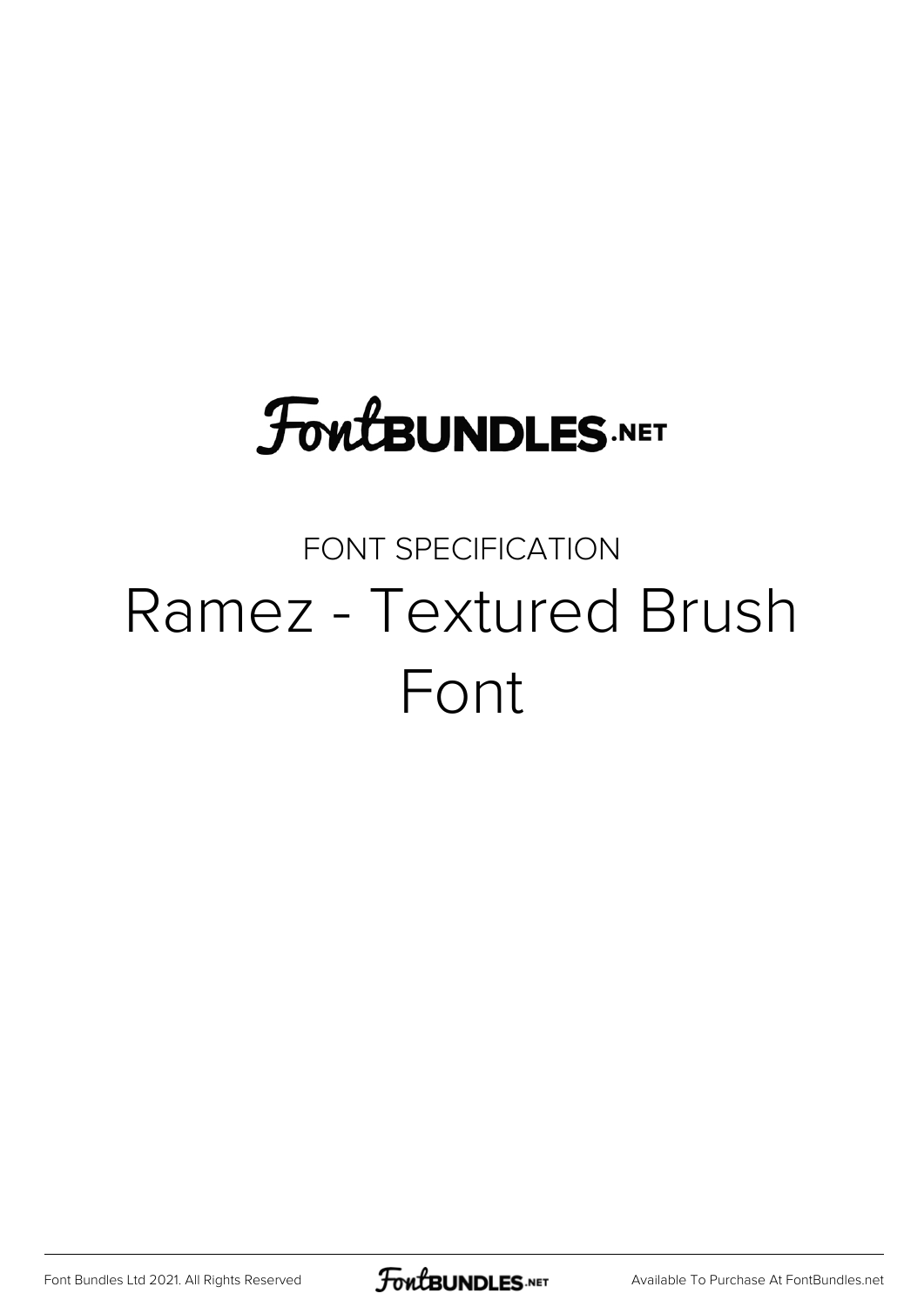## Ramez - Regular

**Uppercase Characters** 

ABCOEFGHIJKLMNOPQR STUVWXYZ

Lowercase Characters

adocdefghijklmnopasstruum  $x_{4}$ 

**Numbers** 

0123456789

**Punctuation and Symbols** 

 $"$  # \$ % & '( ) \* +,  $C: C \rightarrow Z \cup \{1, 2, \ldots, n\}$  $492415.098-0$  $\mathbf{r}$   $\alpha$  $\overline{\mathbb{P}}$  $2<sup>3</sup>$  $\gg$  /4 /2  $3/4$  $\div$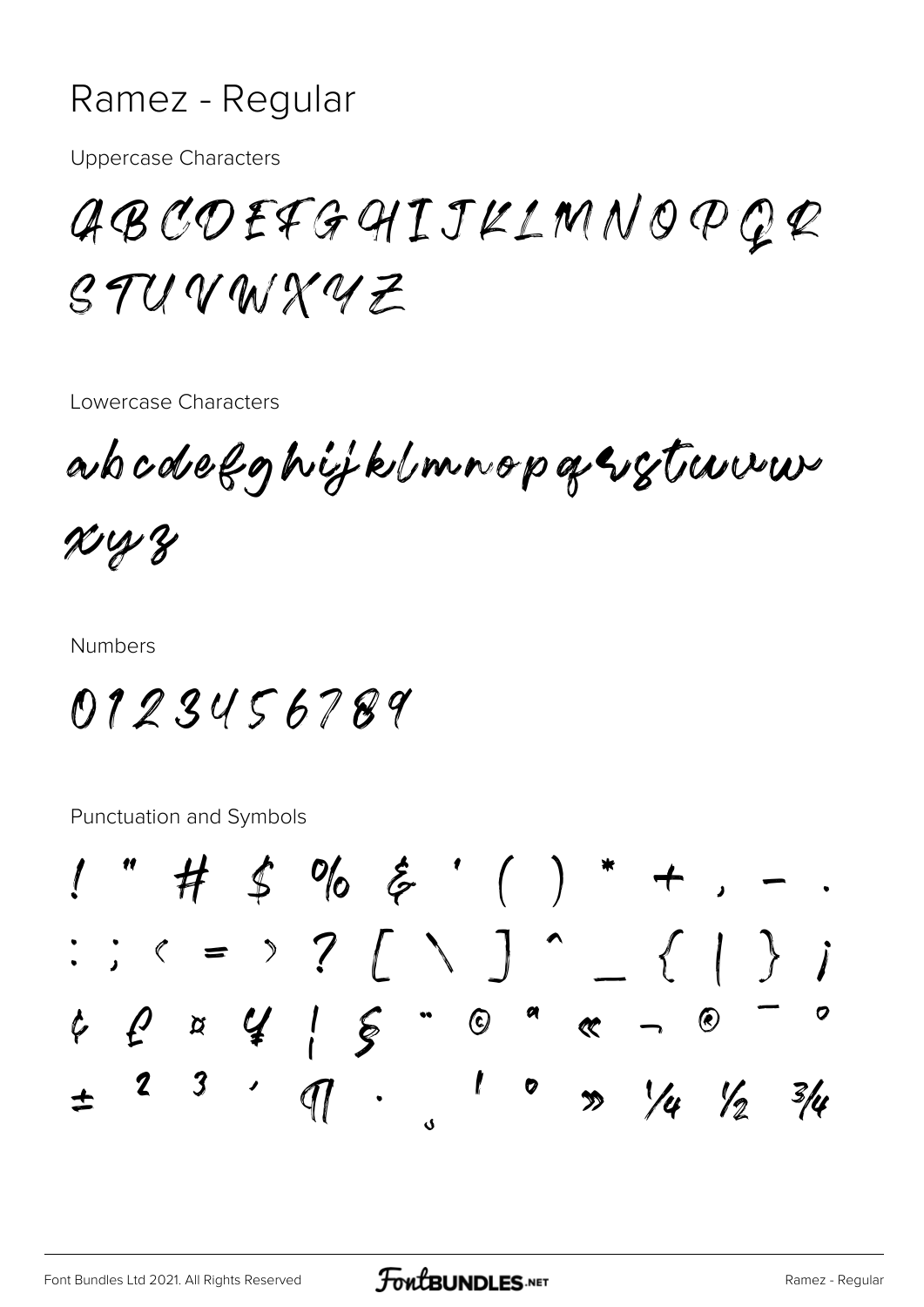All Other Glyphs

 $\dot{a}$   $\dot{a}$   $\ddot{a}$   $\ddot{a}$   $\ddot{a}$   $\ddot{a}$   $\ddot{a}$   $\ddot{a}$   $\ddot{a}$   $\ddot{a}$   $\ddot{a}$   $\ddot{a}$   $\ddot{a}$   $\ddot{a}$   $\ddot{a}$   $\ddot{a}$   $\ddot{a}$   $\ddot{a}$   $\ddot{a}$   $\ddot{a}$   $\ddot{a}$   $\ddot{a}$   $\ddot{a}$   $\ddot{a}$   $\ddot{a}$ É Ê Ë Ì Í Î Ï Ð Ñ Ò Ó Ô Õ Ö × Ø Ù Ú Û Ü Ý à á â ã ä å æ ç è é ê ë ì í î  $\ddot{v}$   $\ddot{\sigma}$   $\dot{\sigma}$   $\ddot{\sigma}$   $\ddot{\sigma}$   $\ddot{\sigma}$   $\ddot{\sigma}$   $\ddot{\sigma}$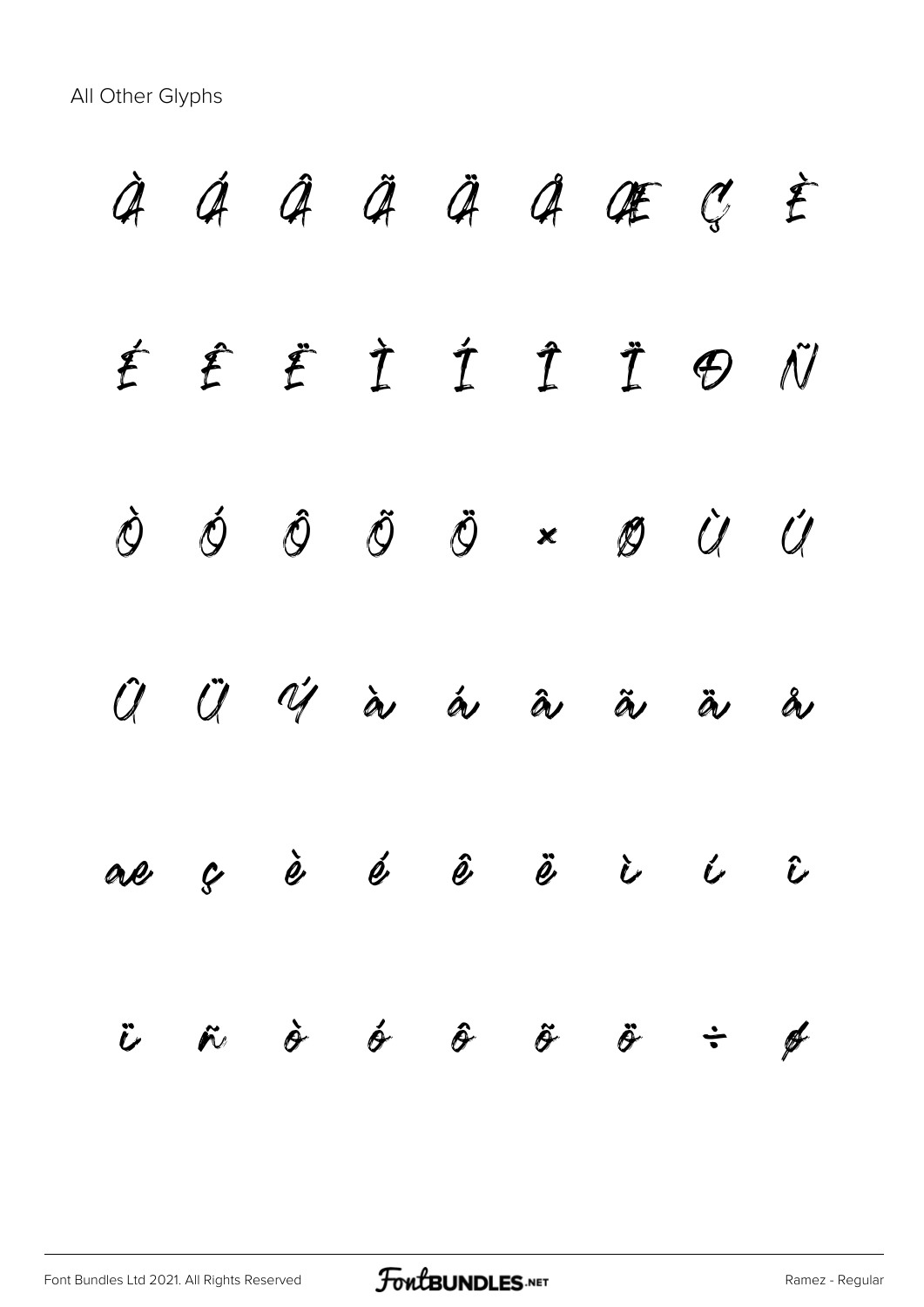